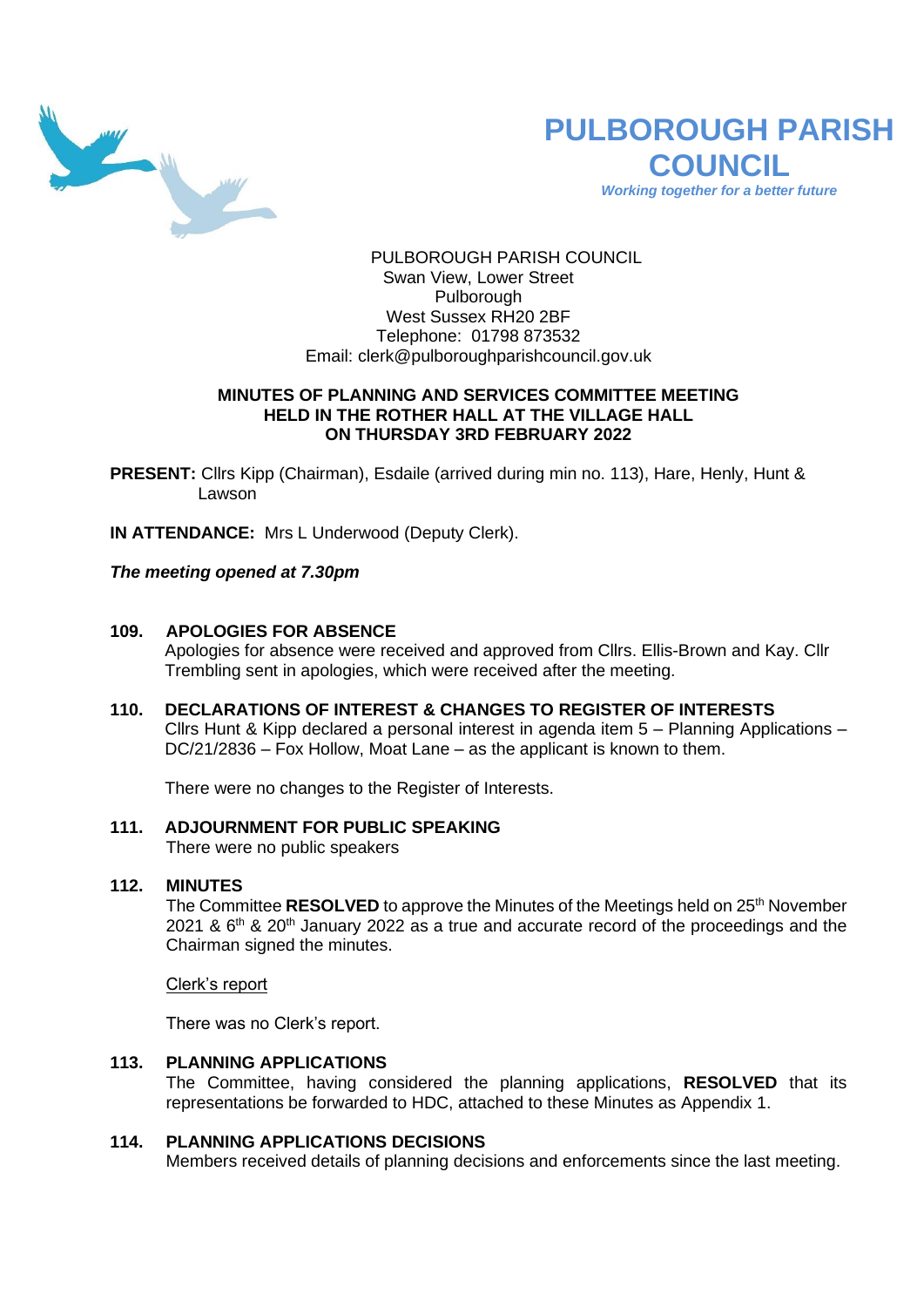# **115. MILLENIUM CLOCK ON LOWER ST, PULBOROUGH**

The Deputy Clerk reported that WSCC Highways advised that if 1.2m is maintained for pedestrians, then they couldn't see the need for traffic management as the footpath is quite wide. Smith of Derby also agreed with this and suggested that they could maintain that width by using a cherry picker to access the clock and suggested carrying out the works at 7pm when there would be less footfall.

When Smith of Derby were asked about the tower scaffold, they advised that it requires 2 people to erect it and the original clock repair quotation was only for 1 person to attend site. The cost of the suggested cherry picker and barrier system is  $£711.00 + vat$ , making the total cost to repair the clock £2043.00 + vat. Members **RESOLVED** to approve this additional cost.

# **116. NATIONAL HIGHWAYS: A27 ARUNDEL BYPASS CONSULTATION**

Members received details of the above consultation. After some discussion, Members **RESOLVED** to respond to the consultation by supporting the scheme and noting that the scheme reports that it anticipates that traffic would be reduced on the A29 by 2,800 vehicles. Members felt that they did not have enough local knowledge to answer the remaining questions on the feedback form. The Deputy Clerk will submit the response as instructed.

# **117. 'FUTUREPROOFING OUR WATER SUPPLIES' WATER RESOURCES SOUTH EAST'S CONSULTATION ON ITS EMERGING REGIONAL PLAN**

Members received details of the above consultation. After some discussion, Members **AGREED** that no comments would be submitted from the Parish Council.

#### **118. NALC POLICY CONSULTATION BRIEFING – OFCOME POSTAL REGULATION CONSULTATION**

Members received details of the above consultation. After some discussion, Members **RESOLVED** to respond to NALC stating that Members agree with all approaches, with emphasis on supporting the maintenance of the sub Post Office network in local areas, which is a valuable and essential service.

#### **119. CORRESPONDENCE**

#### **HDC**

- Emails re DC/21/2129 and missing Cala Homes footpath link. *Copied to Committee.*
- Copy email from District Cllr. Clarke re DC/21/2321 Land at New Place Farm. *Copied to Committee*
- Planning Compliance report. *Copied to Committee.*
- Compliance cases 03.01.22-09.01.22 & 17.01.22-23.01.22. *Copied to Committee.*
- Notification of proposed changes to HDC car parking charges and advising a public consultation will follow. Already copied to P&S Cllrs not including A Lawson.
- Email from District Cllr. Clarke asking why there is a delay on planning application DC/21/1090 – Maregate Cottage, Mare Hill Road. HDC have advised that the case is waiting to be reviewed, but they have a backlog and heavy workload.
- Notification of an appeal lodged for DC/20/2216 Longlands, West Chiltington Road, Pulborough.

#### **SDNPA**

Notification of a 'Self-Build and Custom Housebuilding Register' Consultation. *Copied to Committee.*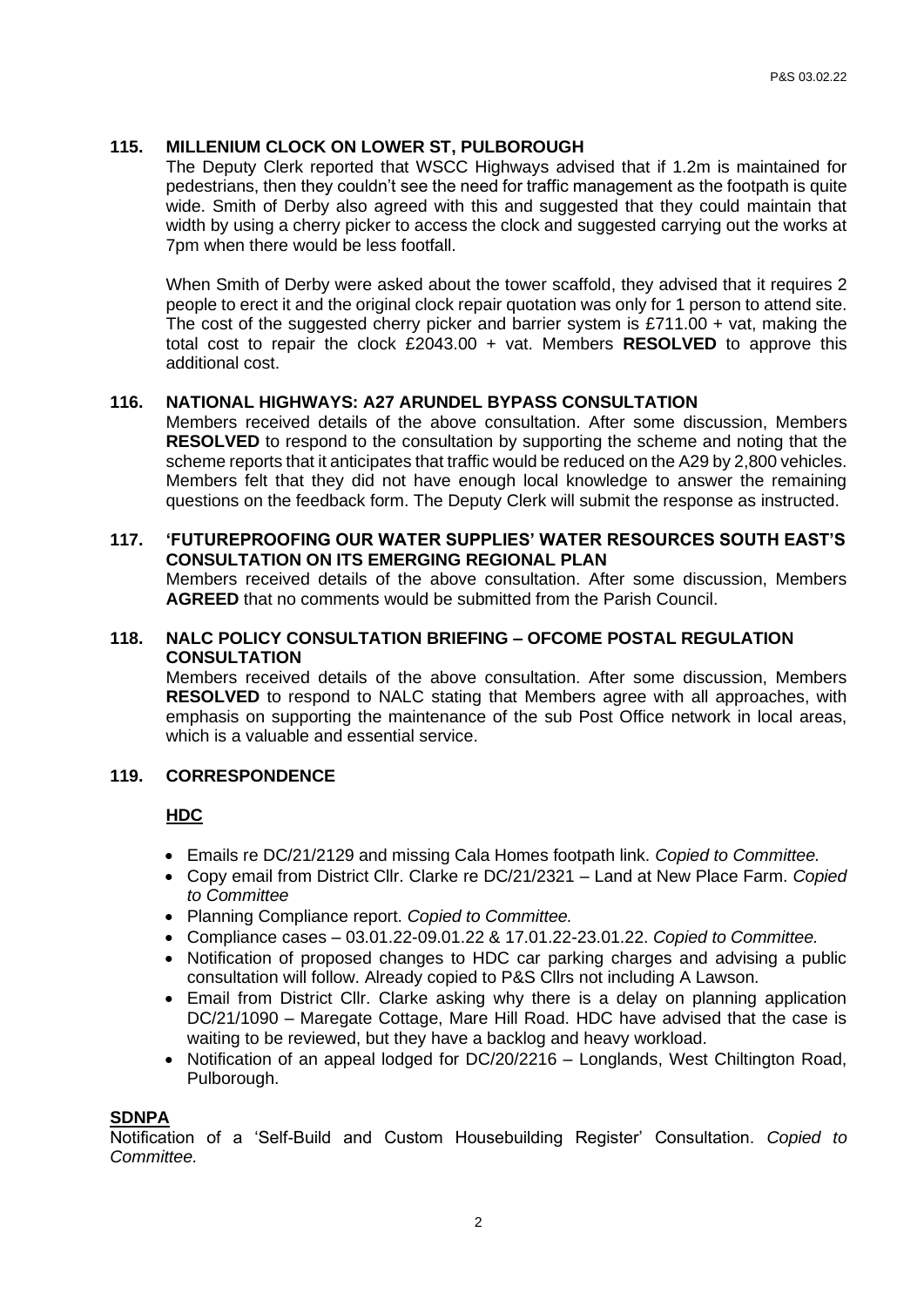# **Southern Water Monitoring Group**

Copy email to Southern Water from the above.

#### **Residents**

- Email re additional traveller site requirement and Stane Farm retrospective planning approval. *Copied to Committee.*
- Copy of residents letter regarding Lane Top. *Copied to Committee.*
- Resident emails regarding a prior notification application and response from Parish Office. *Copied to Committee.*

#### **Publications**

SDNPA newsletter Winter 2021.

# **120. PAYMENTS**

The following payments were approved and signed by two authorised signatories:

| <b>WSCC</b>                    | 8367.70 |
|--------------------------------|---------|
| Fire Risk UK                   | 208.64  |
| <b>Laker Builders Merchant</b> | 253.31  |
| <b>HDC</b>                     | 26.60   |
| HDC.                           | 62.00   |

# *The meeting closed at 8.29pm*

………………………………..Chairman

……………………………………Date